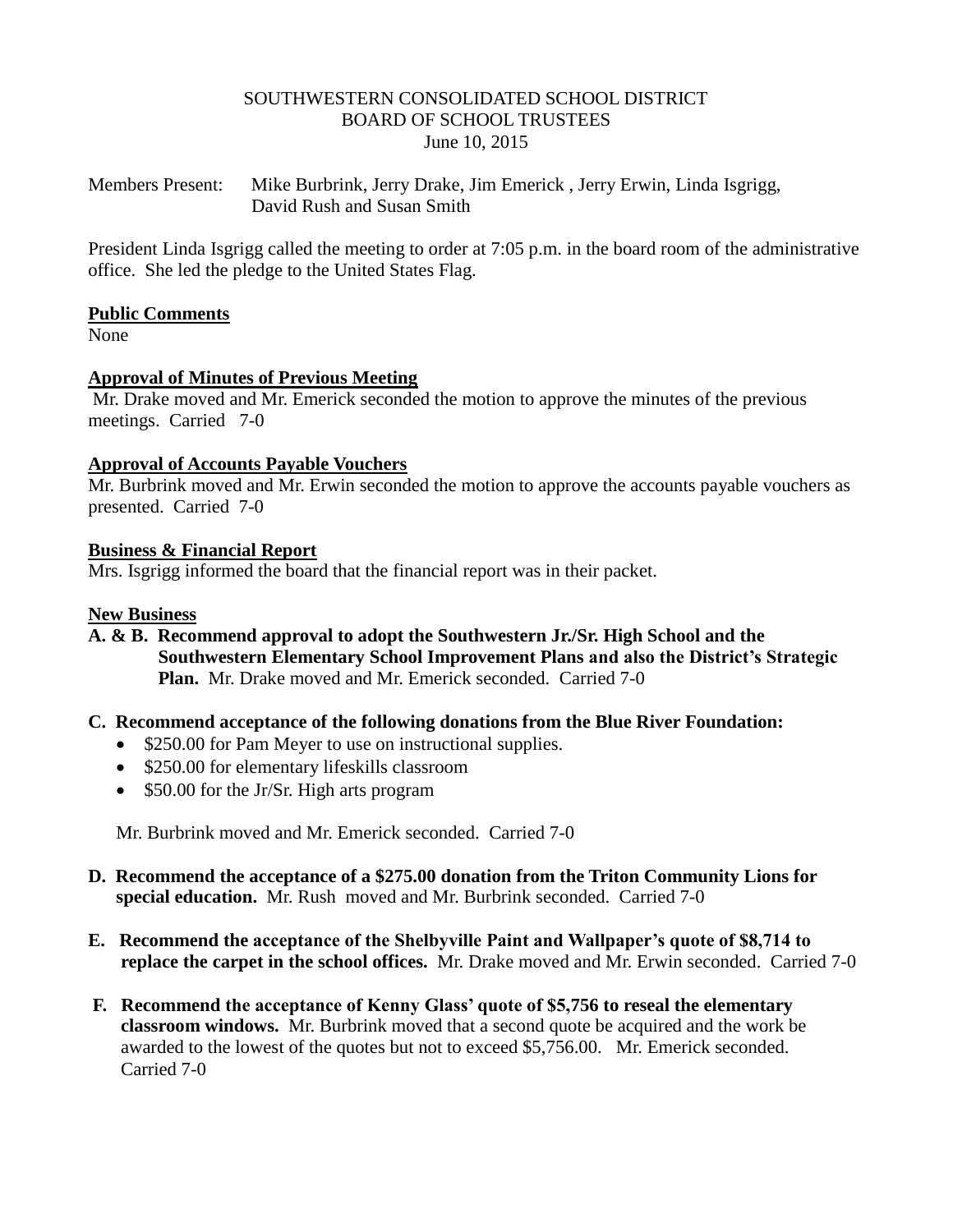- **G. Recommend the acceptance of an agreement with Educational Services to serve as a budget consultant not to exceed \$750 plus mileage.** Mr. Rush moved and Mr. Erwin seconded. Carried 7-0
- **H. Recommend the acceptance of the Green Owen's insurance quote of \$56,519 for liability, property, and worker's compensation insurance.** Mr. Drake moved and Mr. Emerick seconded. Carried 7-0
- **I. Recommend the acceptance of the Prairie Farms' milk bid based on a escalating/de escalating scale for 2015-16.** Mr. Burbrink moved and Mr. Emerick seconded. Carried 7-0
- **J. Recommend the approval of a 20% compensation to the Food Service Director for any catering done through the Southwestern Food Service.** Mr. Burbrink moved and Mr. Erwin seconded. Carried 7-0
- **K. Recommend the approval of the Food Service Incentive Program for the 2015-16 school year.** Mr. Burbrink moved and Mr. Erwin seconded. Carried 7-0
- **L. Recommend approval of the Corporation Owned Vehicles Rules and Regulations.**  Mr. Drake moved and Mr. Burbrink seconded. Carried 7-0

The question was asked whether coaches or assistants were paid for driving the bus. Dr. Maurer explained that the money that the person receives for the ECA position is payment for their coaching duties and driving the students to the activity may be one of their duties.

 Dr. Maurer explained the procedure that activity bus drivers have to go through to sign out the bus barn key at the administrative office. Mr. Days schedules the buses and keeps a calendar which is shared on a google spreadsheet with everyone at the corporation. Then the driver opens the bus barn with his key and there is a box in the barn for the bus keys. The driver signs those out and then checks to see if the bus needs gas. The gas tank is on a timer if the driver forgets to turn off the gas. Then they leave and lock the bus barn.

 Mr. Rush recommended that we check with Shelby County Coop to see about getting gas cards for fuel. The cards show how many gallons were pumped and whose fuel card was used.

- **M. Second reading of policy – Use of Electronic Devices by Bus Drivers.** Mr. Drake moved and Mr. Emerick seconded. Carried 7-0
- **N. Recommend returning to 4 full-time custodians with benefits.** Mr. Burbrink moved and Mr. Erwin seconded. Carried 7-0

 Dr. Maurer added that our current part-time custodian rates would go to \$11.75 and \$11.50 when moved to full-time status depending on how long they have worked for us.

## **O. Other**

 **Mrs. Meyer is asking that the date be changed for the FFA trip to Turkey Run State Park to include 6/24 which would make the trip from 6/24 to 6/26 instead of just 6/25 & 26.** Mr. Emerickmoved and Mr. Rush seconded. Carried 7-0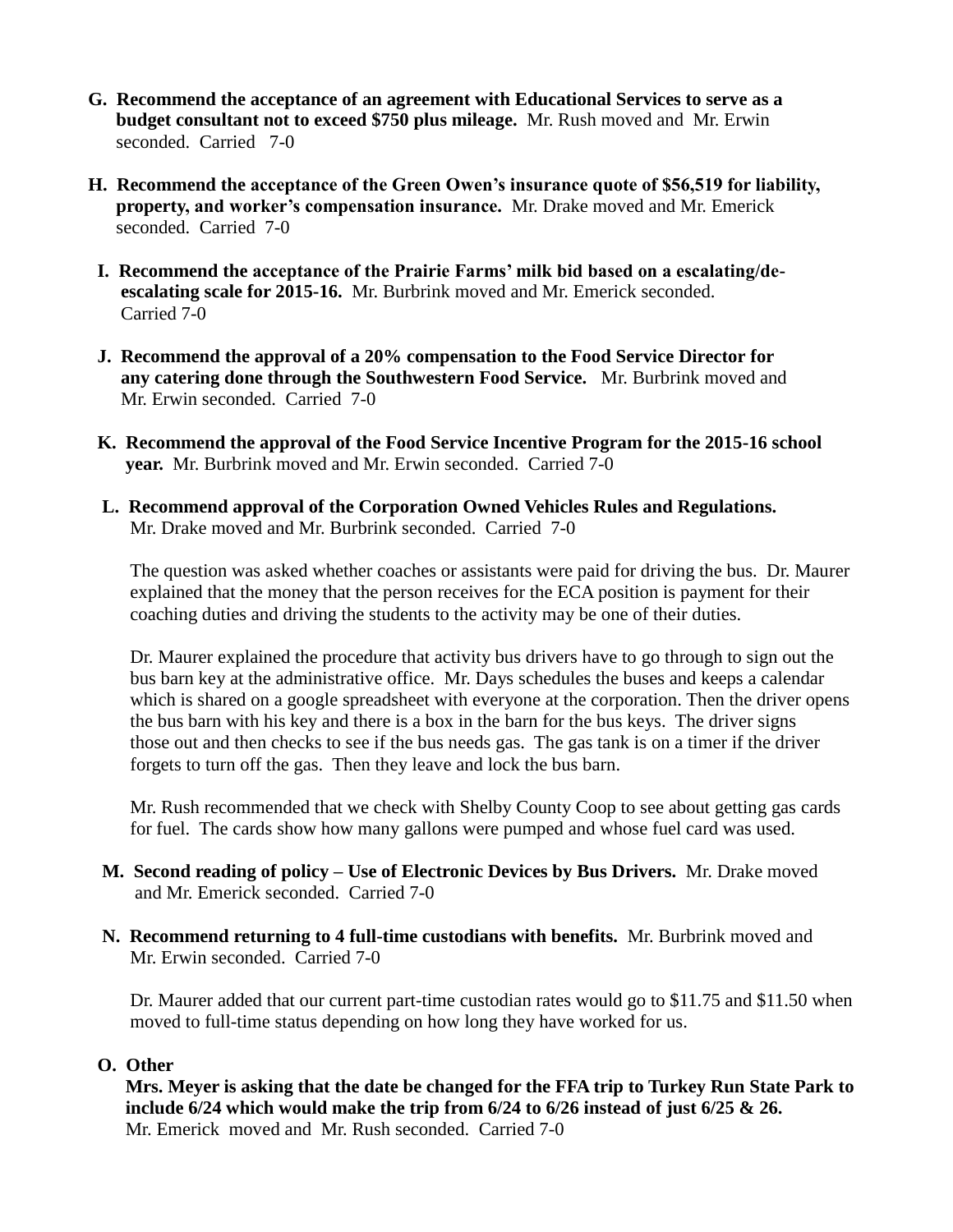**Dr. Maurer asked that the board accept the quote from Brown's Roofing, Inc. for \$72,000.00. This is to remove the roof on the southwest wing of the high school and install a new section.** Mr. Erwin moved and Mr. Rush seconded. Carried 7-0

## **Reports and Presentations**

## **A. Principals Reports**

Mr. Edwards is preparing for the incoming school year. He also mentioned the Involved Technology conference that some of his teacher are attending. He thinks this is building the morale of his teachers.

Mr. Chase reiterated that 13 of his teacher also attended the Involved Technology conference. This conference also is promoting teamwork and friendship. Mr. Chase was asked about a google powerpoint that he created for conferences where you can copy and paste websites and how they can be used to help the student.

## **B. Superintendent Report**

Dr. Maurer updated the board on High Ability. The committee meets quarterly. They evaluate the program and set goals annually. One of their goals was to have more teachers AP certified. This past year the committee worked on curriculum and communication items. They also created a new evaluation checklist. Next year they will work on procedures, curriculum and communication items.

Mr. Rush asked about differentiated college guidance and questioned why dual credit classes are not transferring to bigger colleges. Dr. Maurer said that it depends on the dual credit class and the college or university. They are required to accept the dual credit course at least as an elective.

### **Personnel**

# **A. Leaves/Resignations/Terminations**

- Resignation of Stacy Baute as the Varsity Girls' Basketball 2<sup>nd</sup> Assistant Coach
- Correction on last month's resignation date for Kyle Bergman instead of July 31, 2015 it will be June 30, 2015.

Mr. Emerick moved and Mr. Burbrink seconded. Carried 7-0

# **B. Recommendations to Hire**

- Mary Rush and Tifany Hensley for 30 hours of combined cafeteria work over the summer.
- Katelyn Summers for painting at a maximum of 20 hours per week for 8 weeks.
- Ken Wilson for lawn maintenance at a maximum of 20 hours per week during the mowing season.
- $\bullet$  Brett Andrews for the Varsity Girls' Basketball 1<sup>st</sup> Assistant Coach.
- Chris Ingels as the Social Studies Department chair.
- Increase Mary Rush as a cafeteria worker from 22.5 hours weekly to 29 hours weekly.
- Ashley Brown as a substitute cafeteria worker beginning August 3rd.

Mr. Drake moved and Mr. Emerick seconded. Carried 7-0

### **Superintendent Comments**

None